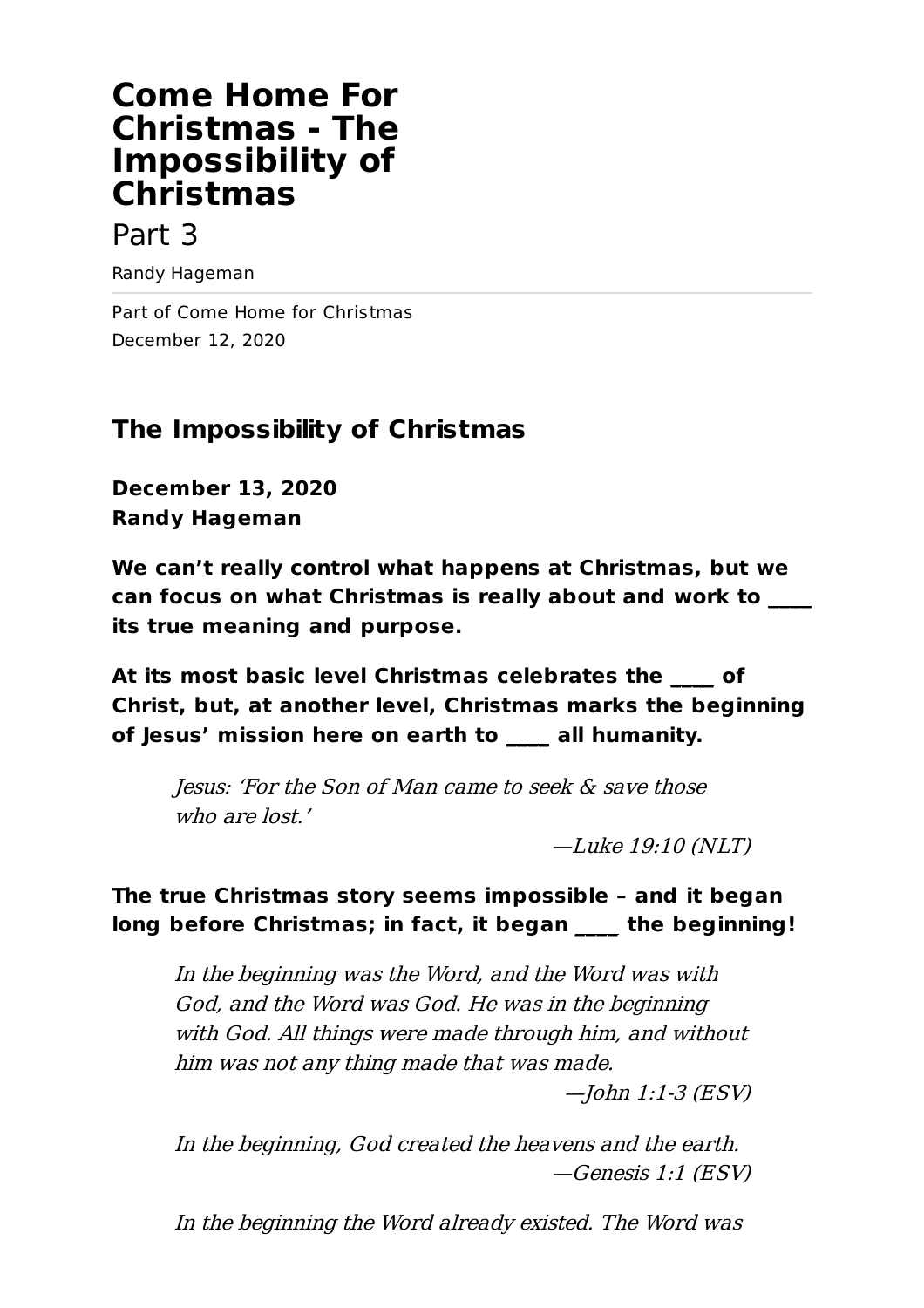with God, and the Word was God. He existed in the beginning with God. God created everything through him, and nothing was created except through him.

—John 1:1-3 (NLT)

**"The Word" is eternal with God, and, in fact, John tells us "the Word \_\_\_\_ God."**

**John tells us Jesus Christ was there "in the beginning," when time began; He, "the Word," "\_\_\_\_ existed." (italics added)**

**Jesus is God, the second person of the Trinity, the Triune God of Father, Son and Holy Spirit, and God created everything through \_\_\_\_.**

**Jesus Christ is the eternal Son of God, who has always existed as the Son, through whom God created everything there is, and He became \_\_\_\_.**

And the Word became flesh and dwelt among us, and we have seen his glory, glory as of the only Son from the Father, full of grace and truth.

—John 1:14 (ESV)

**The One who made the world, now, on Christmas, entered the world, \_\_\_\_.**

…who, though [Christ Jesus] was in the form of God, did not count equality with God <sup>a</sup> thing to be grasped, but emptied himself, by taking the form of <sup>a</sup> servant, being born in the likeness of men. And being found in human form, he humbled himself by becoming obedient to the point of death, even death on <sup>a</sup> cross. Therefore God has highly exalted him and bestowed on him the name that is above every name, so that at the name of Jesus every knee should bow, in heaven and on earth and under the earth, and every tongue confess that Jesus Christ is Lord, to the glory of God the Father.

—Philippians 2:6-11 (ESV)

**The baby is God, who came for everyone who's ever lived, because, as Jesus himself tells us, He \_\_\_\_ each one of us.**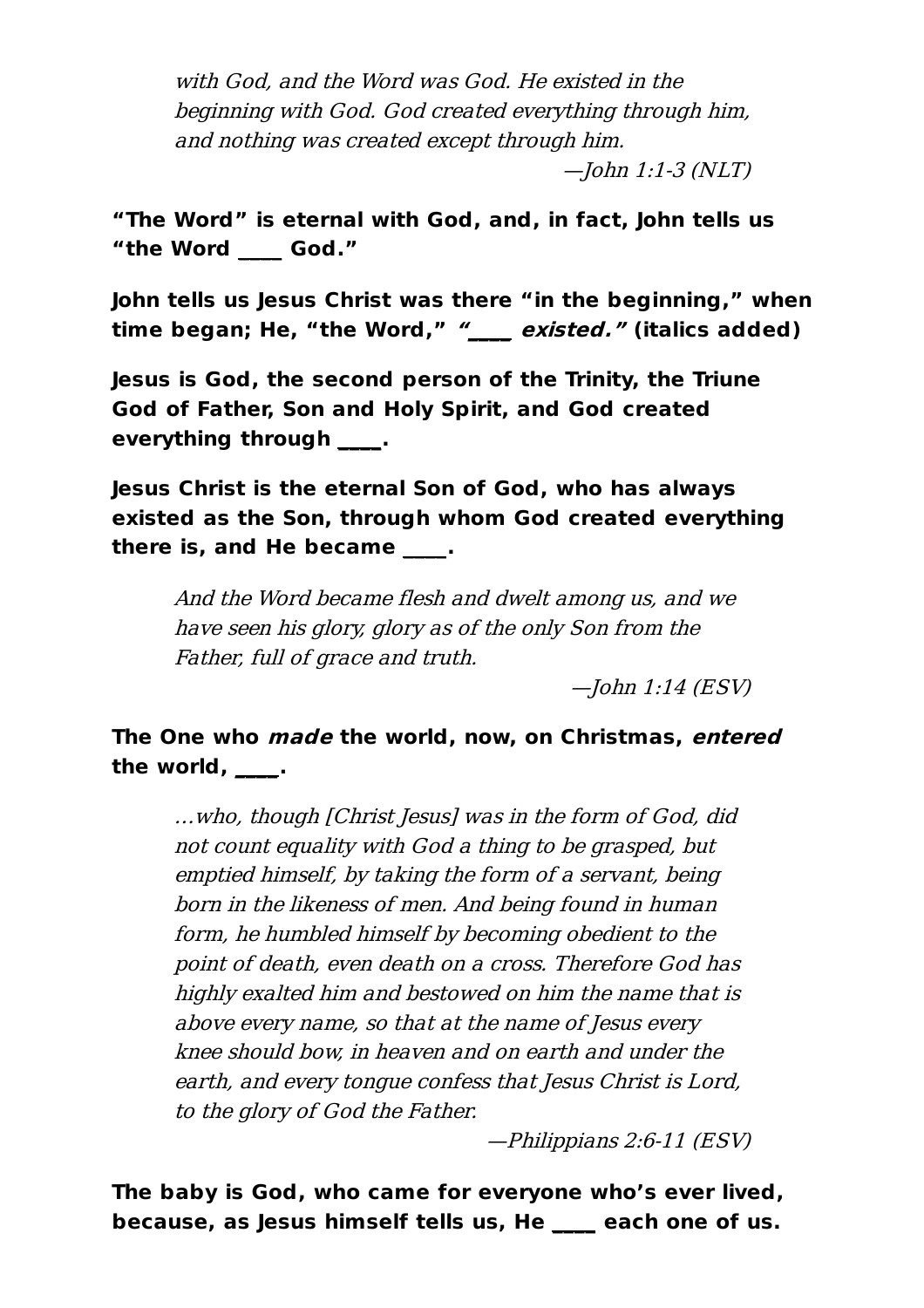Jesus: 'For God so loved the world, that he gave his only Son, that whoever believes in him should not perish but have eternal life. For God did not send his Son into the world to condemn the world, but in order that the world might be saved through him.'"

—John 3:16-17 (ESV)

**God wants to reach and save every person on this planet, and He's demonstrated His commitment to this mission by becoming like us, being in the flesh!**

**The Greek word John used here for "\_\_\_\_" is logos.**

**John's goal here in the beginning of his Gospel is to reach as wide a swath of humanity as possible, and many words only had meaning for the \_\_\_\_.**

**Genesis one tells us that God \_\_\_\_ Creation into existence.**

By the word of the LORD the heavens were made, and by the breath of his mouth all their host.

—Psalms 33:6 (ESV)

[The LORD] sent out his word and healed them, and delivered them from their destruction.

—Psalms 107:20 (ESV)

The grass withers, the flower fades, but the word of our God will stand forever.

—Isaiah 40:8 (ESV)

…so shall my word be that goes out from my mouth [declares the LORD]; it shall not return to me empty, but it shall accomplish that which I purpose, and shall succeed in the thing for which I sent it.

—Isaiah 55:11 (ESV)

Then the word of the LORD came to Isaiah —Isaiah 38:4 (ESV)

Now the word of the LORD came to me…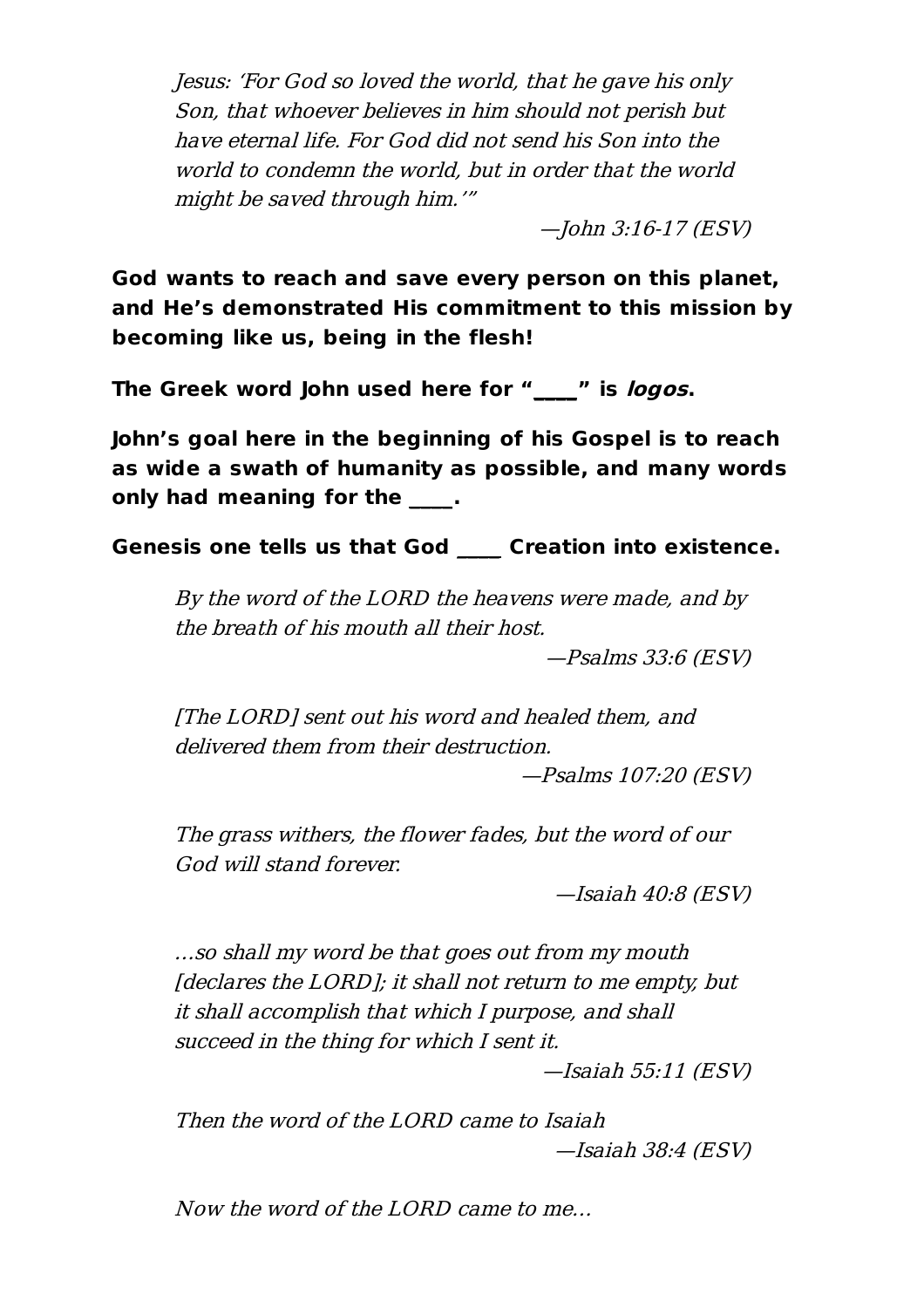—Jeremiah 1:4 (ESV)

…the word of the LORD came to Ezekiel the priest…. —Ezekiel 1:3 (ESV)

'The LORD brought me [wisdom] forth as the first of his works, before his deeds of old; I was appointed from eternity, from the beginning, before the world began. —Proverbs 8:22-23 (NIV)

**The term logos also spoke to \_\_\_\_, for whom logos was the "shaping, ordering and directing principle of the universe."**

**John's use of the term logos, "the Word," made his message more effective, for it reached \_\_\_\_ people – Jews and Greeks – by beginning with a concept that they understood, at least in part.**

When Caesar Augustus thought he ruled the world, the One who spoke all the galaxies and their stars into whirling space lay speechless in <sup>a</sup> cattle trough. When Quirinius was the governor of Syria, the Starmaker himself entrusted himself to <sup>a</sup> teenager girl. When Herod the Great was strutting his power across the scene, God the logos needed <sup>a</sup> mother to feed him and change his diapers. Unbelievable.

—Pastor Darrell Johnson

#### **IF THE INCARNATION IS CHRISTMAS, THEN CERTAIN THINGS ARE TRUE:**

**1. Human beings have been bestowed by God with incredible \_\_\_\_.**

- **2. God really, really \_\_\_\_ us!**
- **3. We have great \_\_\_\_ in our suffering.**
- **4. We have real \_\_\_\_ for the future.**
- **5. We can \_\_\_\_ what Jesus says.**
- **6. It really was right for those shepherds to \_\_\_\_ Jesus.**